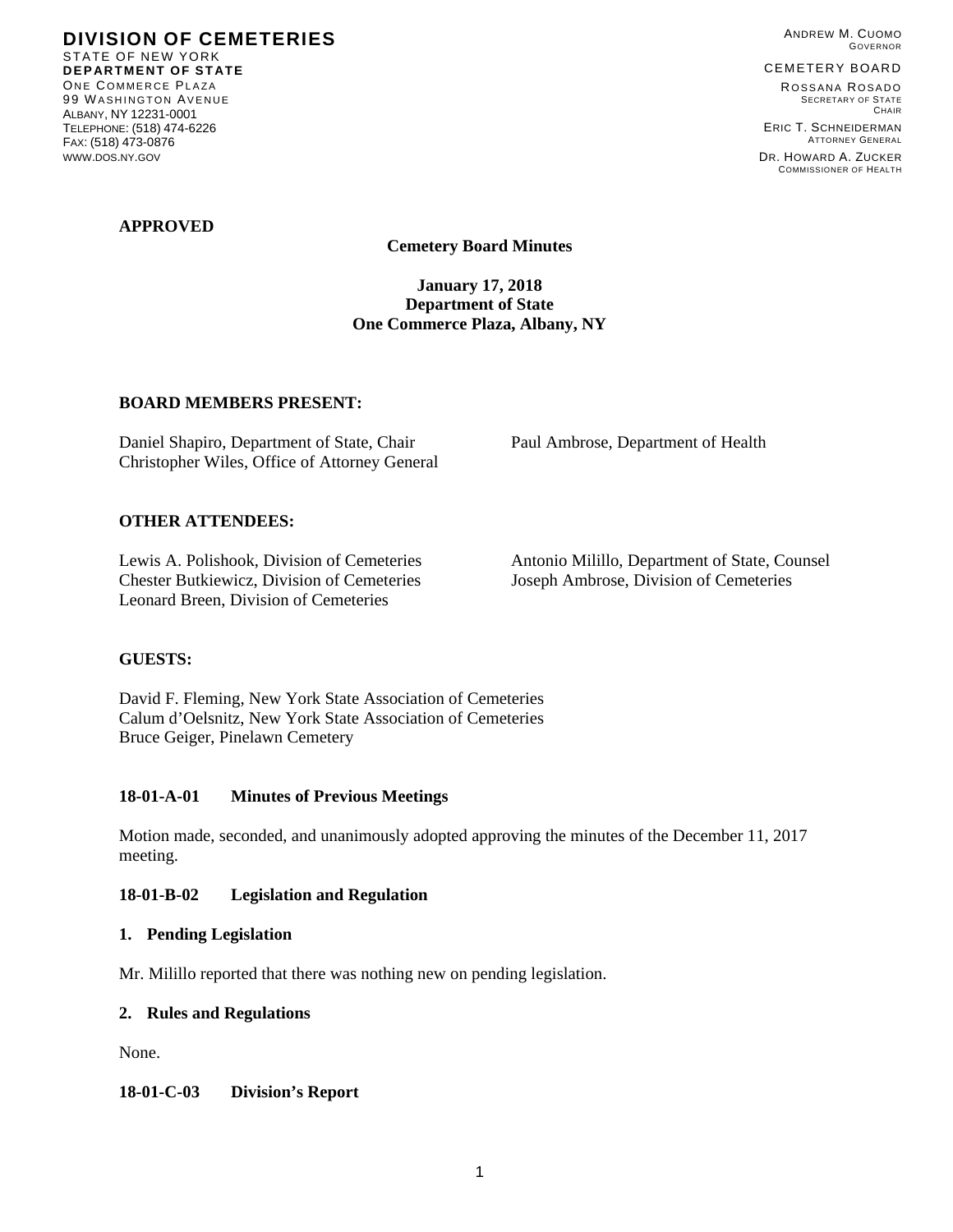Mr. Polishook reported that the Division has begun the annual mailing of Annual Report, Vandalism and Assessment Fee and Trustee List forms. Cemeteries now have three options for filing: hard copy traditional submission, PDF fill-in form submission, and brand new online submission. Guidance for each process can be found on the DOS website, under the Division of Cemeteries – Forms webpage. Training for the public will be held in regional locations throughout the year.

# **18-01-D-04 Vandalism Report**

Mr. Polishook presented a Supplemental Abandonment application for Whispering Maples Cemetery's electrical work. The cemetery is proposing to perform electrical work at both locations; running electrical lines under driveway and performing additional work to electrical boxes; which was not approved in the cemetery's original application for abandonment funds.

Motion made, seconded, and unanimously adopted approving the Supplemental Abandonment application.

Mr. Polishook presented an amendment to Whispering Maple Cemetery's original application for Abandonment Funds with respect to electrical work allocations. The original application erroneously allocated \$90,000 in Plattsburgh and \$80,000 in Ellenburg. These should be corrected to reflect \$10,000 less to Plattsburgh and \$10,000 more to Ellenburg.

Motion made, seconded and unanimously adopted amending the Order of Approval of Abandonment Funds to Whispering Maples Cemetery by adjusting the allocation of funds for electrical work between the two locations by \$10,000; reducing Plattsburgh's allocation to \$80,000 and increasing Ellenburg's allocation to \$90,000, without changing the total allocation for electrical work at both locations.

Mr. Butkiewicz presented the vandalism report: In this fiscal year, the Division has collected \$138,429 in vandalism fund fees. As of December 2017, the Board had granted \$880,935 from the vandalism fund. There are \$1,004,215 in applications pending.

## **Vandalism/Abandoned/Repair Orders – 1**

The Board approved the following applications for funds for restoration of dangerous monuments:

o Whispering Maples Cemetery \$9,959.05

## **18-01-E-05 Sunset Hill Cemetery (07-052 Chautauqua) – Net Appreciation**

The cemetery proposes to use 100% of its Average Net Appreciation to supplement two short term needs of the cemetery association - deferred maintenance labor and maintenance equipment to allow the completion of deferred maintenance.

The Board unanimously indicated that it does not object to the appropriation of net appreciation of the permanent maintenance trust fund in accordance with N-PCL section 1507(a) in the amount of \$21,723.87.

## **Public Comments:**

None.